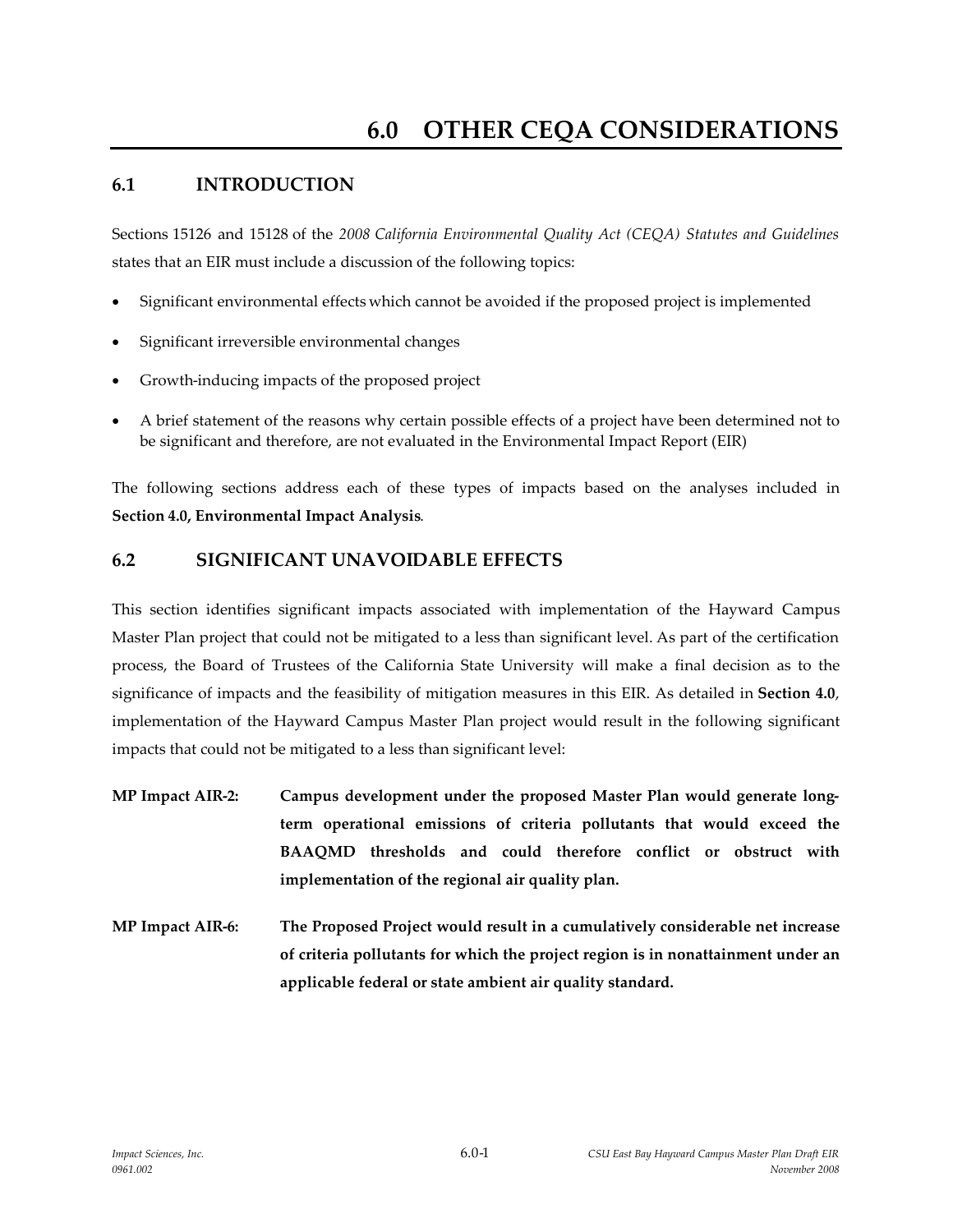- **MP Impact CULT-2: Implementation of the proposed Master Plan could cause a substantial adverse change in the significance of a historical building or structure, as a result of alteration, removal, or demolition of the building, or alteration of the site associated with project development.**
- **MP Impact TRANS-1: Full buildout of the campus under the proposed Master Plan, with and without the Third Entrance, will contribute to sub-standard intersection operations at eight study intersections, in either the AM peak hour or PM peak hour, or both peak hours.**
- **MP Impact TRANS-5: Campus development under the proposed Master Plan will substantially increase volumes on several segments of the CMP or MTS networks.**

#### **6.2 SIGNIFICANT IRREVERSIBLE ENVIRONMENTAL CHANGES**

Section 15126.2(c) of the *State CEQA Guidelines* states that an EIR must include a discussion of any significant irreversible environmental changes that would be caused by a proposed project. Generally, a project would result in significant irreversible environmental changes if

- the primary and secondary impacts would generally commit future generations to similar uses;
- the proposed consumption of resources is not justified (e.g., the project involves the wasteful use of energy);
- the project would involve a large commitment of nonrenewable resources; or
- the project involves uses in which irreversible damage could result from any potential environmental accidents associated with the project.

Implementation of the proposed Master Plan would continue to commit the Hayward campus to institutional uses, thereby ruling out other land uses during operation of the campus. The California State University System's ownership of the campus represents a long-term commitment of campus lands to an institutional use. Restoration of the campus to pre-developed conditions is not feasible given the levels of disturbance and capital investment.

Resources that would be permanently and continually consumed by project implementation include water, natural gas, and fossil fuels; however, the consumption of these resources would not represent unnecessary, inefficient, or wasteful use of resources. However, construction activities related to the proposed Master Plan would result in the irretrievable commitment of nonrenewable energy resources,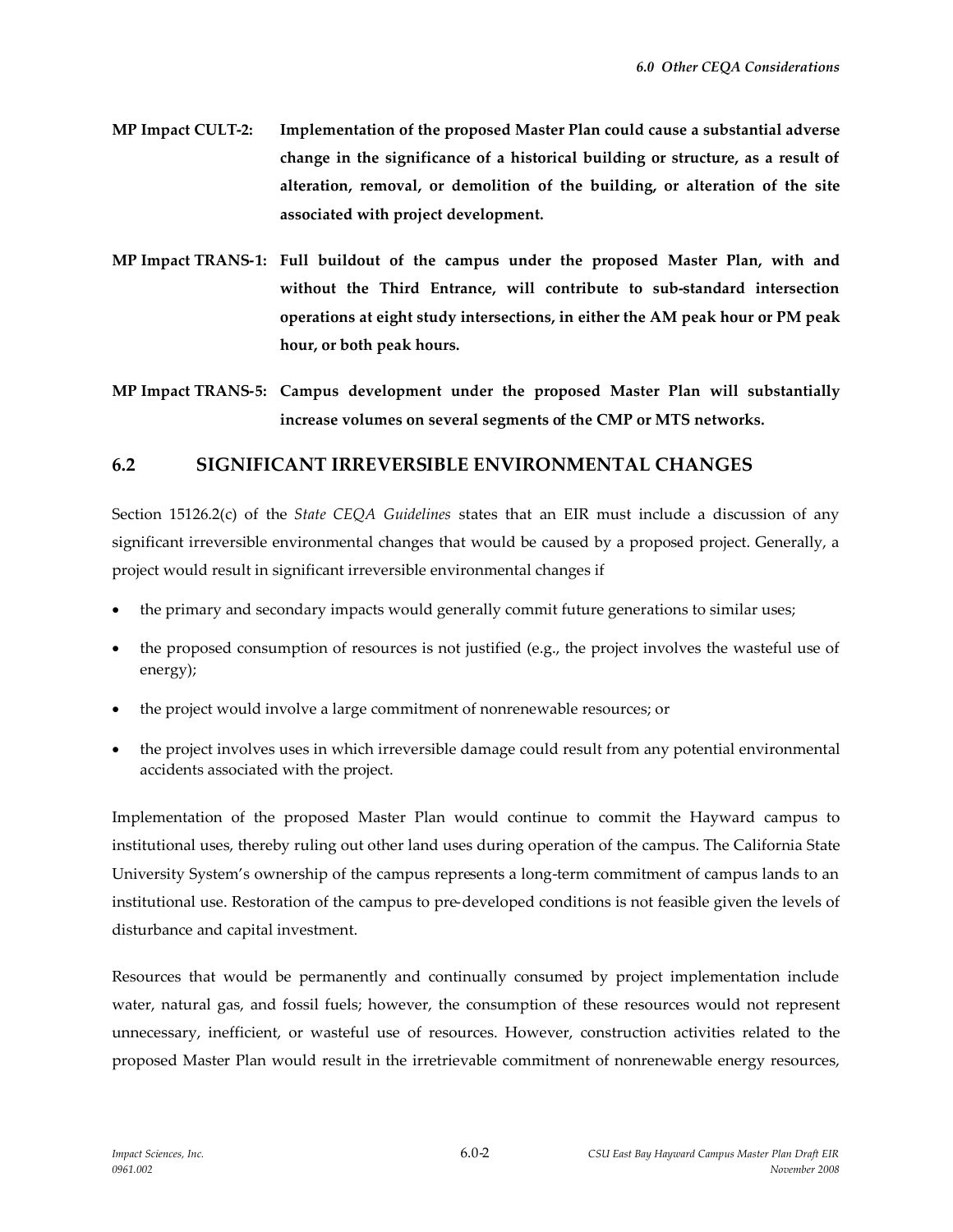primarily in the form of fossil fuels (including fuel oil, natural gas, and gasoline) for automobiles and construction equipment.

The proposed Master Plan includes a chapter called the Sustainable Campus Framework. The purpose of the Sustainable Campus Framework section of the Master Plan is to present an overview of the University's vision for sustainability at CSUEB utilizing a comprehensive approach which addresses the full range of focus areas. The focus areas included in the Sustainable Campus Framework include land use and site development, landscape, energy, carbon, transportation, water and wastewater, solid waste, and materials.

The Hayward campus has instituted several water conservation measures. These include the installation of low-flow fixtures in new buildings to minimize water consumption and a program to retrofit fixtures in existing buildings. The Hayward campus is also studying the feasibility of a recycled water system. The proposed Master Plan outlines strategies to minimize campus water consumption including water efficient landscaping, fixture retrofits, efficient fixtures in new buildings, and building cooling efficiency.

The campus has also instituted lighting and other energy conservation measures and has been replacing in-building lighting systems with up-to-date energy-saving equipment. The Hayward campus has a 1-megawatt (MW) photovoltaic system, which is one of the largest photovoltaic installations in northern California, and is in the final stages of procuring a multi-resource fuel cell installation. In addition, the Campus would continue to construct new facilities under the proposed Master Plan in accordance with specifications contained in Title 24 of the California Code of Regulations (CCR), and with the California State University (CSU) Green Building Standards.

In addition to the measures included in the proposed Master Plan, the Hayward campus would comply with all applicable building codes, campus conservation features, and would ensure that all natural resources, including water, are conserved to the maximum extent feasible. It is also possible that new technologies or systems will emerge, or will become more cost-effective or user-friendly, to further reduce the campus' reliance upon nonrenewable energy resources. Overall, the consumption of natural resources would increase at a lesser rate than the projected population increase due to the variety of energy and water conservation measures that the Campus has implemented and would continue to implement.

The *State CEQA Guidelines* also require a discussion of the potential for irreversible environmental damage caused by an accident associated with the project. While the Campus uses, transports, stores, and disposes of hazardous wastes, as described in **Section 4.6, Hazards and Hazardous Materials**, the campus complies with all applicable state and federal laws and existing campus programs, practices, and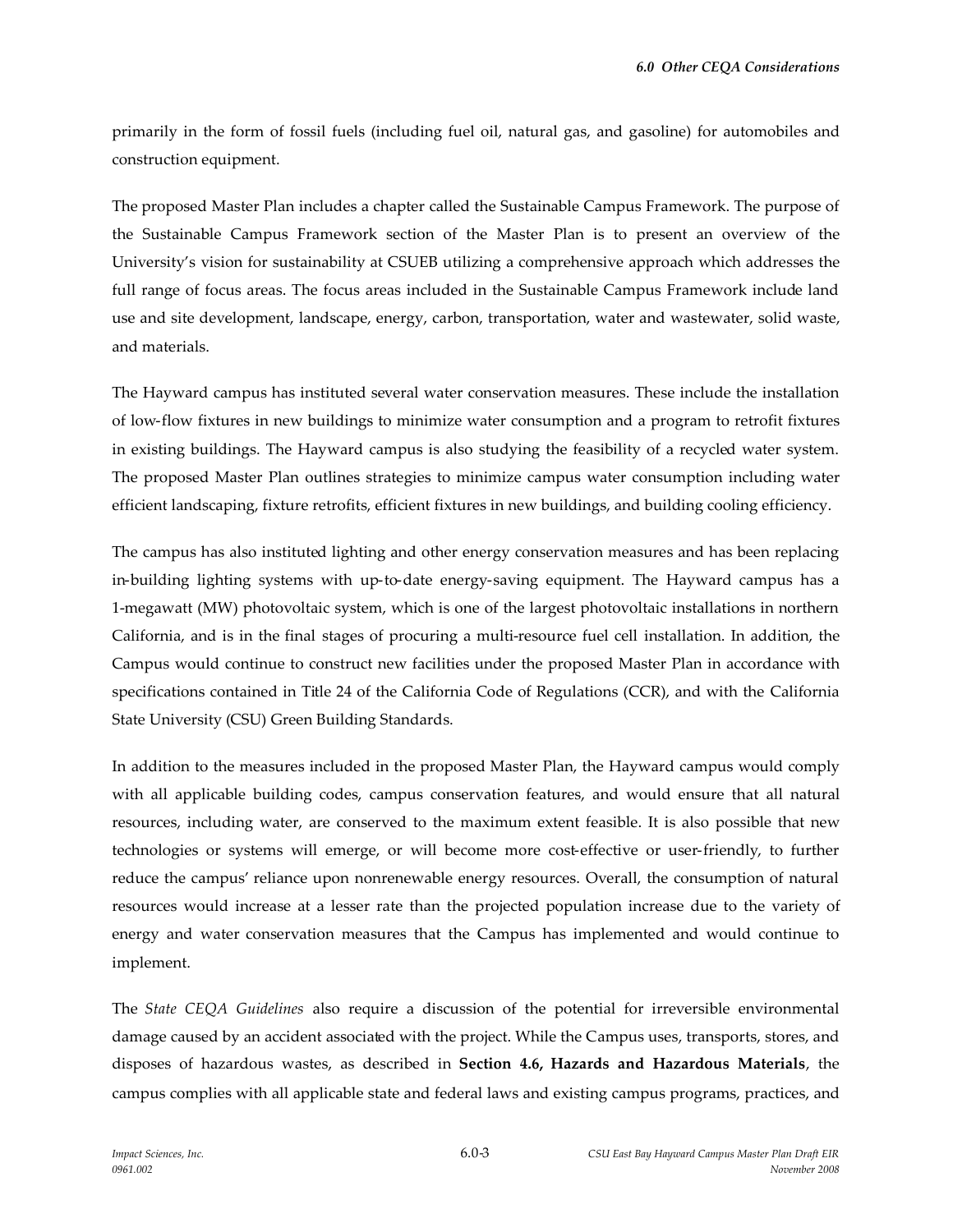procedures related to hazardous materials, which reduces the likelihood and severity of accidents that could result in irreversible environmental damage. In the history of the campus, there have been no accidents resulting in irreversible environmental damage, indicating that current practices with respect to hazardous materials handling are adequate, and thus the potential for the proposed Master Plan to cause irreversible environmental damage from an accident or upset of hazardous materials, is considered low.

### **6.3 GROWTH-INDUCING IMPACTS**

This section evaluates the potential for growth inducement as a result of implementation of the proposed Master Plan. Section 15126.2(d) of the *State CEQA Guidelines* requires that an EIR include a discussion of the potential for a proposed project to foster economic or population growth, or the construction of additional housing, either directly or indirectly, in the surrounding environment.

The *State CEQA Guidelines* do not provide specific criteria for evaluating growth inducement and state that it must not be assumed that growth in an area is necessarily beneficial, detrimental, or of little significance to the environment. Growth inducement is generally not quantified, but is instead evaluated as either occurring, or not occurring, with implementation of a project. The identification of growthinducing impacts is generally informational, and mitigation of growth inducement is not required by CEQA. It should be noted that the *State CEQA Guidelines* require that an EIR "discuss the ways" a project could be growth inducing and "discuss the characteristics of some projects that may encourage…activities that could significantly affect the environment." However, the *State CEQA Guidelines* do not require that an EIR predict or speculate specifically where such growth would occur, in what form it would occur, or when it would occur.

# **6.3.1 Overview of Growth Inducing Impacts**

Potential growth inducing impacts of the proposed Master Plan are evaluated with respect to a study area that includes the City of Hayward, Alameda County, and the nine-county Bay Area. This area is within a reasonable commuting distance of the campus. Under the proposed Master Plan, 3,700 new student beds would be provided on campus and a maximum of 220 faculty housing units may be constructed. Proposed on-campus housing would increase the resident population on the Hayward campus by a maximum of 3,700 students, 220 faculty and staff, and their dependents (headcount). When considering the resident and nonresident population increase resulting from the proposed increase in the student, faculty, and staff populations on the Hayward campus, the Master Plan would result in a population increase of 14,583 persons. Because a substantial number of Hayward campus students would already be living in the Bay Area at the time of their enrollment and only a small number would relocate to the area and because a substantial amount of on-campus housing is planned under the proposed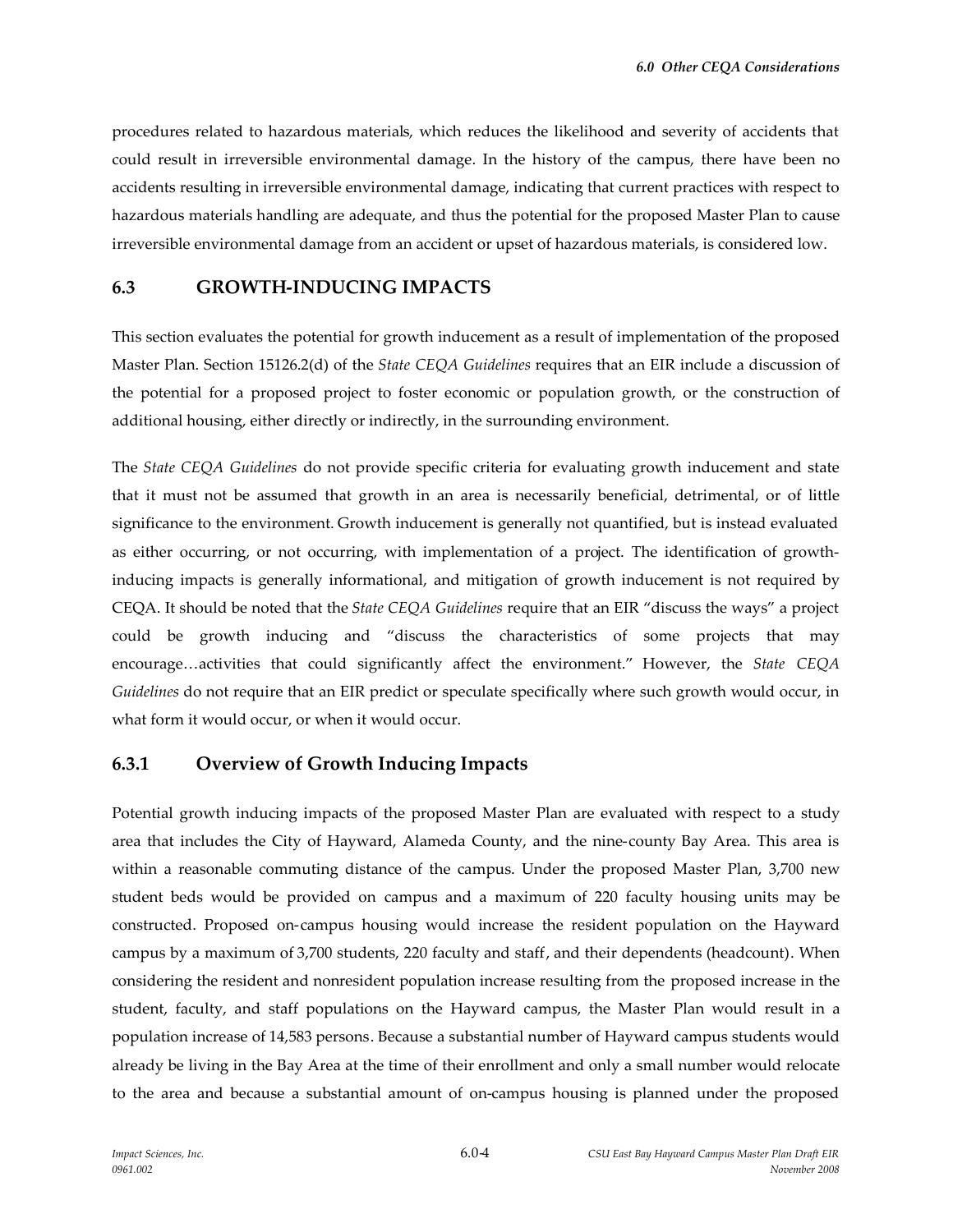Master Plan, based on **Table 4.10-3** (in **Section 4.10, Population and Housing**), practically no new students would be added to the population of the City of Hayward or other Bay Area communities. Of the additional faculty and staff, approximately 220 employee households would live on campus and about 134 employee households would be added to Hayward. Overall, the indirect population increase in the City of Hayward would be about 402 persons (134 employees plus their dependents). In the rest of Alameda County, the proposed Master Plan would increase the population by about 1,209 persons.

The remainder of the CSUEB Hayward-related population that will live outside of Alameda County would likely be distributed among a large number of communities, and therefore would not be expected to substantially affect those communities.

The proposed Master Plan would be considered growth inducing for a number of reasons.

- It would directly increase the study area population by providing facilities so that campus student population would increase from approximately 8,758 Full Time Equivalent students (FTES) in 2007 to approximately 18,000 FTES by 2030. In terms of headcount, the increase would be of approximately 12,910 students. It would also cause employment on the campus to increase from about 1,585 to about 3,258 (headcount) by 2030.
- The proposed Master Plan would also indirectly increase employment and population in the region through the expenditures made by the campus and by students, faculty, and staff which could create or support additional jobs.

# **6.3.2 Direct Population and Employment Growth**

Implementation of the proposed Master Plan would increase the total CSUEB Hayward campus population (not including dependents of new students, faculty, and staff) from a total of 13,809 in 2007 to an estimated 28,392 by 2030. This increase of about 14,583 persons would consist of about 12,910 students and 1,673 faculty and staff.

Historically, the majority of new CSUEB Hayward students already lived in the Bay Area region at the time of their enrollment at CSUEB Hayward. Therefore, this Draft EIR assumes that about 16.5 percent of all the additional students (or about 2,130 students) would relocate in order to attend CSUEB Hayward and would therefore be "new" to the study area. This Draft EIR also assumes that all of the faculty would be new to the study area, as the majority of faculty is likely to be recruited from outside the area. Although staff positions are typically filled by persons already living in the Bay Area, conservatively this Draft EIR assumes that 30 percent of additional staff will also be "new" to the study area. Based on these assumptions, approximately 3,177 CSUEB Hayward affiliates would be "new" to the study area and therefore would seek housing in the study area.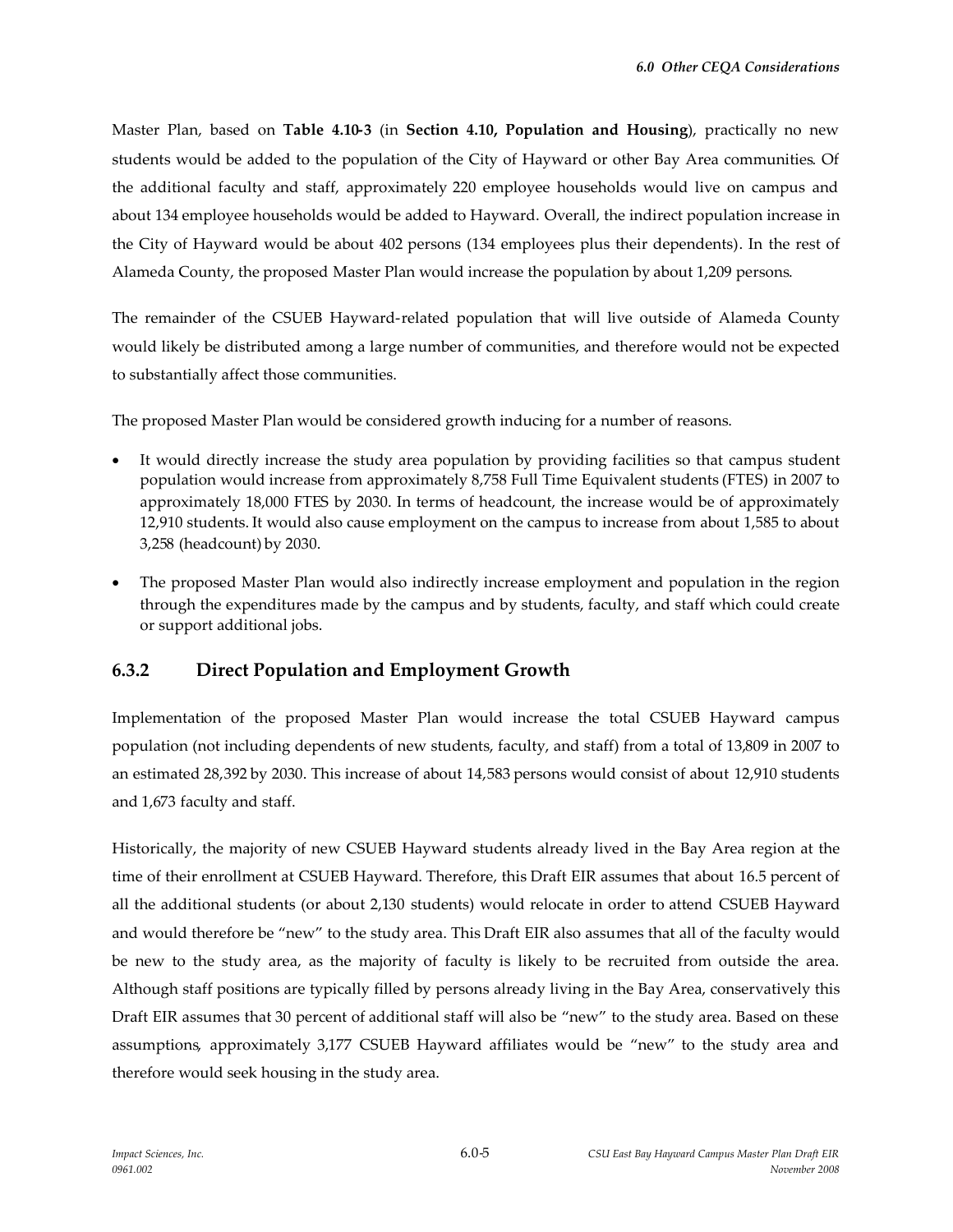As discussed in **Section 4.10, Population and Housing**, because more than adequate on-campus housing is proposed under the Master Plan to adequately handle the increase in student population, the additional students at the campus would not result in a demand for off-campus housing. With respect to housing needed for the new faculty and staff, the housing demand in Hayward and Alameda County associated with new CSUEB Hayward affiliates is expected to be within the projected supply. Similarly, housing demand in the Bay Area region associated with new CSUEB Hayward affiliates would also be well within the projected supply. Therefore, there would be no substantial shift in demand to more distant communities outside the Bay Area region, nor would the project stimulate additional new housing beyond what is already projected.

To minimize the environmental effects of new housing construction and other urban development, the General Plans of the affected jurisdictions contain policies to control urban encroachment, especially on agricultural lands and sensitive habitats. Furthermore, the environmental review process of each affected jurisdiction is designed to avoid, minimize, or mitigate environmental effects of specific development projects as they are proposed. However some significant and unavoidable impacts, especially related to traffic and habitat conversion, would be expected. By contributing to the regional demand for new housing and urban amenities, the Hayward campus would also contribute to these environmental impacts, as they are created by overall growth in regional housing and other urban amenities. However, the contribution by the Hayward campus would not be considerable.

In addition to impacts from the development of new housing, new Hayward campus affiliates that would reside off campus would place a demand on utilities and services such as water, sewer, and parks in these affected communities. Because the CSUEB Hayward-related population would comprise a very small fraction of the total population in each of the affected communities, its contribution to cumulative impacts on utilities and services in those communities would not be considerable.

### **6.3.3 Indirect Employment Growth**

Employment growth resulting from new or expanded businesses in the area in response to the increased demand for goods and services would also contribute to regional changes in population. Therefore, apart from the direct jobs on the campus, the operation of the campus under the proposed Master Plan would result in the creation of new indirect and induced jobs. Indirect jobs are those that are created or supported when the campus purchases goods and services from businesses in the region, and induced jobs are created or supported when wage incomes of those employed in direct and indirect jobs or students are spent on the purchase of goods and services in the region.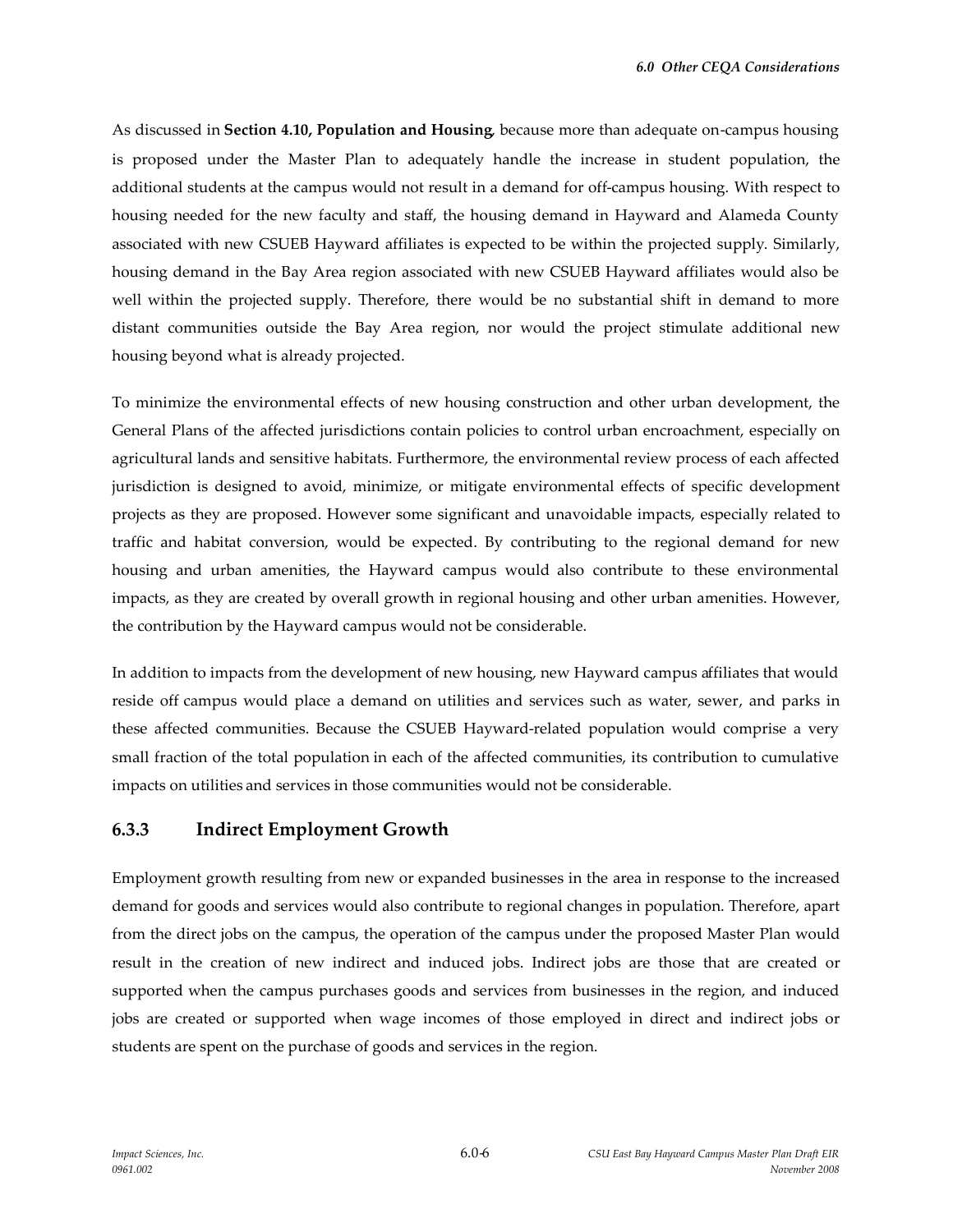Based on a number of studies prepared for other campuses in the CSU system, campus growth under the proposed Master Plan could result in about 1.3 to 1.8 indirect and induced jobs in the study region for every one job at the CSUEB Hayward campus (CSUS 2003; CSUF 2006; CSULB 2007; SFSU 2008). Given the urban/suburban environment of Hayward and the greater Bay Area region, most of the spending by the Campus and CSUEB Hayward affiliates would be captured within the study area and therefore the higher multiplier (1.8 indirect and induced jobs for every direct job) would be appropriate for CSUEB Hayward.

Based on a multiplier of 1.8 indirect/induced jobs for every new direct job on the campus, it is estimated that about 3,010 indirect and induced jobs would be created or supported in the City of Hayward and the Bay Area. It is expected that most of these indirect and induced jobs would be created in the food, entertainment, and service sectors within the City of Hayward and other Bay Area communities.

It is also expected that campus-related indirect and induced employment growth would result in some commercial development on lands that are underutilized, especially in those parts of Hayward that are near the campus. If and when specific commercial development projects are proposed, they will be subject to environmental review.

### **6.3.4 Indirect Population Growth**

The indirect and induced employment that would result from the implementation of the proposed Master Plan could theoretically result in additional population growth if individuals move into the study area to fill these jobs. However, an increase of non-local population into Hayward and the Bay Area region is not expected to result from the estimated 3,010 indirect and induced jobs. Hayward and the Bay Area region have a large number of employed residents who presently commute for work. It is anticipated that some of these persons would stop commuting and would take up the new indirect and induced locally available jobs related to campus growth. In addition, there should be a pool of local labor available to fill these jobs, given current unemployment rates. Furthermore, most of the anticipated indirect and induced jobs would be in the retail and services sectors and would not require special skills, and therefore could be filled by students or by dependents/spouses of persons who move to the area to fill jobs on the campus. Therefore the indirect and induced jobs are not expected to result in substantial population growth in Hayward or other Bay Area communities.

### **6.4 EFFECTS NOT FOUND TO BE SIGNIFICANT**

This section describes other resource topics, including agricultural resources and mineral resources that would either not be affected by implementation of the proposed Master Plan or that the impacts would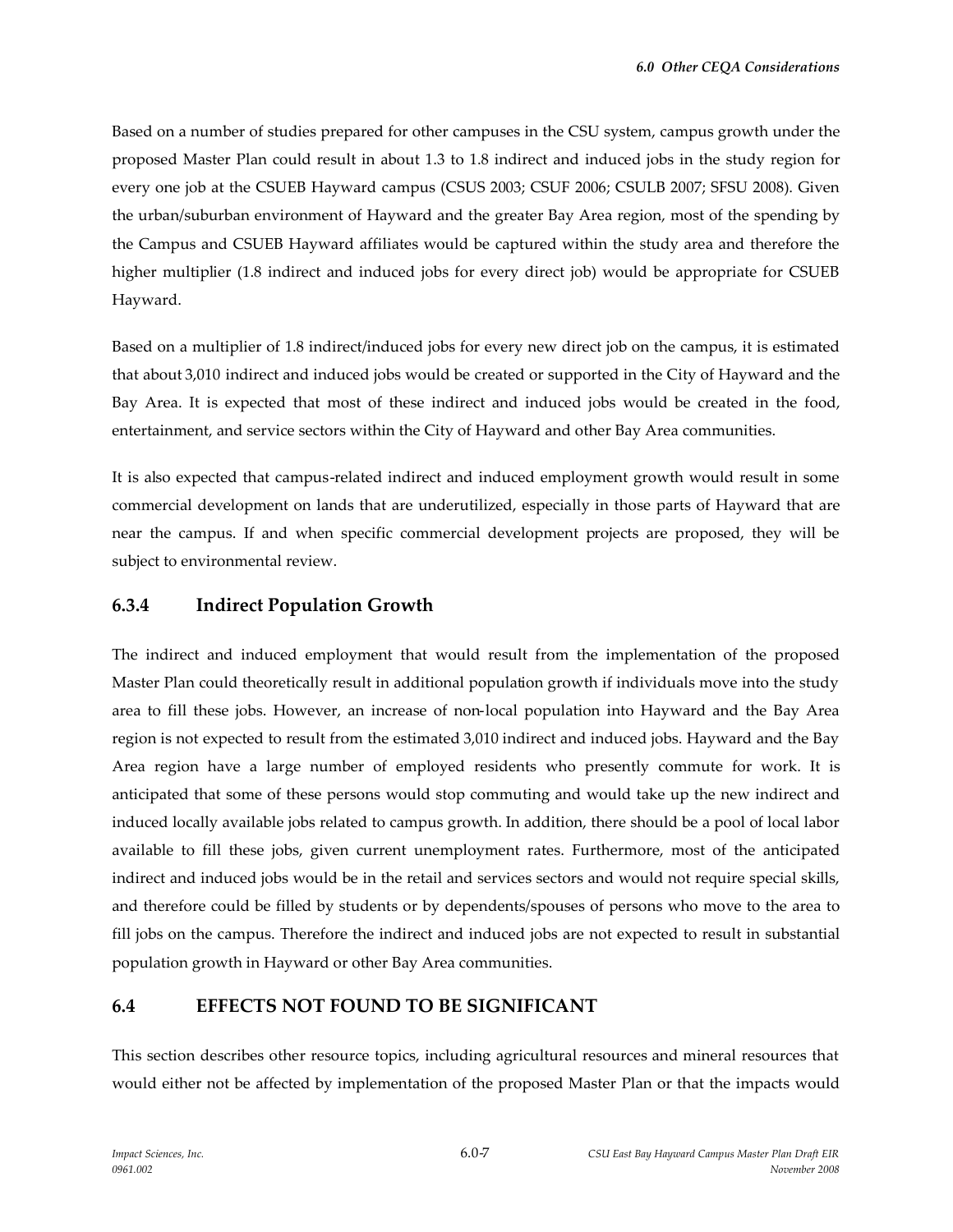be less than significant. Any issues not addressed in this section are evaluated in detail in **Section 4.0, EnvironmentalImpact Analysis**, of this EIR.

## **6.4.1 Agricultural Resources**

Would the project

- convert Prime Farmland, Unique Farmland, or Farmland of Statewide Importance (Farmland), as shown on the maps prepared pursuant to the Farmland Mapping and Monitoring Program of the California Resources Agency, to non-agricultural use?
- conflict with existing zoning for agricultural use, or a Williamson Act contract?
- Involve other changes in the existing environment, which, due to their location or nature, could result in conversion of Farmland, to non-agricultural use?

The Hayward campus is developed with buildings, paved areas, or landscaped open space and is surrounded by suburban uses and open space. No farmland or agricultural activities are present in the vicinity of the campus. Therefore, implementation of the proposed Master Plan would not result in conversion of farmland—including Prime Farmland, Unique Farmland, or Farmland of Statewide Importance—to non-agricultural uses.

The campus is currently designated for academic uses by the City of Hayward and is surrounded by urban/suburban development and open space. No impacts related to possible conflicts with zoning for agricultural uses or a Williamson Act contract would occur.

As no farmland, agricultural land, or related uses are found in the area or on the campus, implementation of the proposed Master Plan would not involve changes in the existing environment that could result in conversion of farmland to non-agricultural use.

# **6.4.2 Mineral Resources**

Would the project

- result in the loss of availability of a known mineral resource that would be of future value to the region and the residents of the state?
- result in the loss of availability of a locally important mineral resource recovery site delineated on a local general plan, specific plan, or other land use plan?

According to the City of Hayward General Plan, the campus is not located within a regionally significant aggregate resources zone. In addition, implementation of the proposed Master Plan would not result in